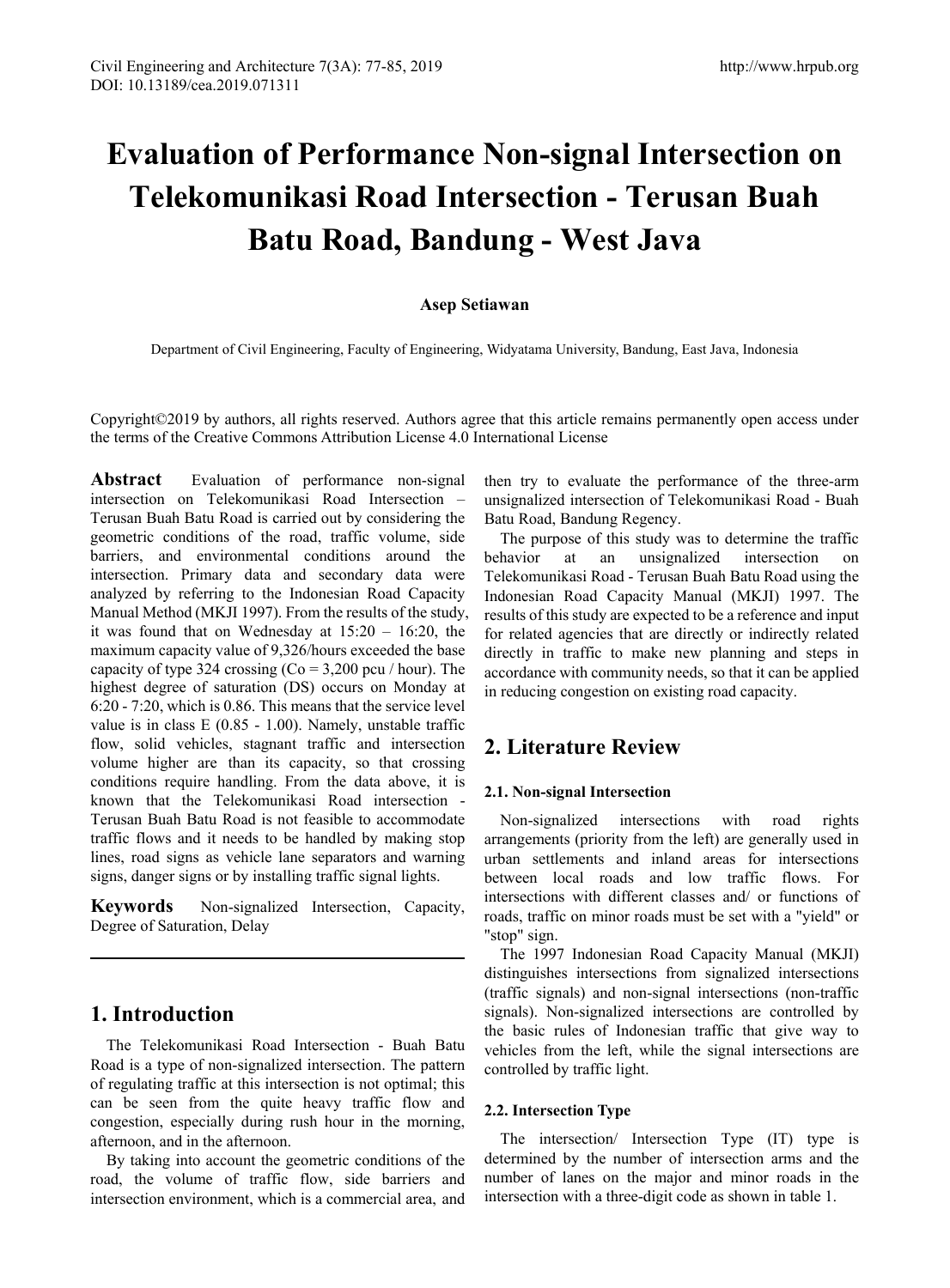| Code<br>IT | Number of arms<br>intersection | Number Of<br>Minor Road<br>Lanes | Number of<br>Major Road<br>Lines |  |
|------------|--------------------------------|----------------------------------|----------------------------------|--|
| 322        |                                |                                  |                                  |  |
| 324        |                                |                                  |                                  |  |
| 342        |                                |                                  |                                  |  |
| 422        |                                |                                  |                                  |  |
| 424        |                                |                                  |                                  |  |

**Table 1.** Code Intersection Type (IT)

Source: MKJI 1997

#### **2.3. Non-signal Intersection Performance**

Intersection performance is a condition at the intersection that must be sought to determine the level of achievement of the intersection. The parameter that must be sought to find out the intersection performance is the ratio between capacity (Capacity/ C) and existing traffic flow (Q). From the ratio of capacity, current will be obtained the number of degrees of saturation (Degree of saturation/ DS). With the value of degree of saturation (DS) and capacity value (C), the level of performance of each approach can be calculated as well as the overall level of intersection performance. The level of performance measured in the Indonesian Road Capacity Manual (MKJI 1997) is the delay (Delays/ D) and the chance of queuing.

2.3.1. Traffic Flow (Q)

The traffic flow used in the intersection capacity analysis is used the most congested traffic flow per hour from the overall movement of the vehicle. The total vehicle flow is the vehicle per hour for each movement calculated by% (prosent) conversion vehicles, namely passenger car ekivalents (pce).

 $Q_{PCU}$  = Qkeng x Kpcu

Information:

 $Q<sub>PCU</sub>$  = total current at the intersection (pcu / hour)

 $Q_{\text{keng}}$  = current there are each intersection (pcu / hour)

 $K<sub>PCU</sub>$  = factor pcu

The passenger car unit (pcu) factor for various types of vehicles can be calculated using the formula

 $K<sub>smn</sub> = (LV% x pec LV + HV% x pecHV x MC% x$ pceMC) / 100

## 2.3.2. Non-signal Intersection Capacity

MKJI (1997) defines that capacity is the maximum maintained (fixed) traffic flow on a part of the road under certain conditions stated in vehicles/ hours or junior / hour.

The total capacity of an intersection can be expressed as a result of multiplication between basic capacity (Co) and adjustment factors (F). The formulation of intersection capacity according to MKJI 1997 is written as follows:

$$
C = \text{Co} \times \text{F}_{\text{W}} \times \text{F}_{\text{M}} \times \text{F}_{\text{CS}} \times \text{F}_{\text{RSU}} \times \text{F}_{\text{LT}} \times \text{F}_{\text{RT}} \times \text{F}_{\text{MI}}
$$

Information:

- $C =$  Actual capacity
- $Co = basic$  capacity
- $F_W =$  Admission width factor
- $F_M$  = Median adjustment factor for the main road
- $F_{CS}$  = City size adjustment factor

 $F_{RSU}$  = Factor for adjusting the type of road environment, side obstacles and no vehicles motorized

- $F_{LT}$  = Ratio adjustment factor turn left
- $F_{RT}$  = Ratio adjustment factor turn right
- $F<sub>MI</sub>$  = Minor road flow ratio adjustment factor

#### 2.3.3. Degree of Saturation

Degree of saturation (DS) is the comparison between traffic volume and road capacity, used as the main factor in determining the level of performance of intersections and road segments. The DS value indicates whether the road segment has a capacity problem or not.

The basic equation to determine the value of the degree of saturation as follows:

 $DS = O<sub>PCLI</sub> / C$ Information: DS = Degree of saturation  $C =$ Capacity (pcu / hour)

2.3.4. Delay (D)

Cross traffic delay is the total time the average obstacle experienced by a vehicle when passing a side.

- 1. Average traffic delay for all intersections  $(DT_i)$ For DS 6 0.6:  $DT_i = 2 + (8,2078 \times DS) - [(1 - DS) \times 2]$ For DS> 0.6  $DT_i = ((1.0504 / [0.2742 - (0.2042 \times DS)])) - [(1-DS)]$ x1,8]
- 2. Average traffic delay for major roads  $(DT<sub>MA</sub>)$ For DS 6 0.6:  $DT_{MA} = 1.8 + (5,8234 \times DS) - [(1 - DS) \times 1,8]$ For DS> 0.6  $DT_{MA}$  = ((1.0504 / [0.346- (0.246 x DS)])) - [(1-DS) x1,8]
- 3. Minor road average traffic delay  $(DT<sub>MI</sub>)$  $DT_{MI} = [(Q_{SMP} \times DT_i) - (Q_{MA} \times DT_{MA})] / Q_{MI}$ Information:  $Q_{PCU}$  = Actual total flow (pcu / hour)

 $Q_{MA}$  = Number of vehicles entering at the intersection major road (pcu / hour)

 $Q<sub>MI</sub>$  = Number of vehicles entering at the intersection minor road (junior / hour)

4. Geometric delay intersection (DG) DG is calculated using the equation: For  $DS \leq 1.0$ :  $DG = (1 - DS) x (Pr x 6 + (1 - Pr) x 3) + DS x 4$ For DS> 1.0  $DG = 4$  sec/pcu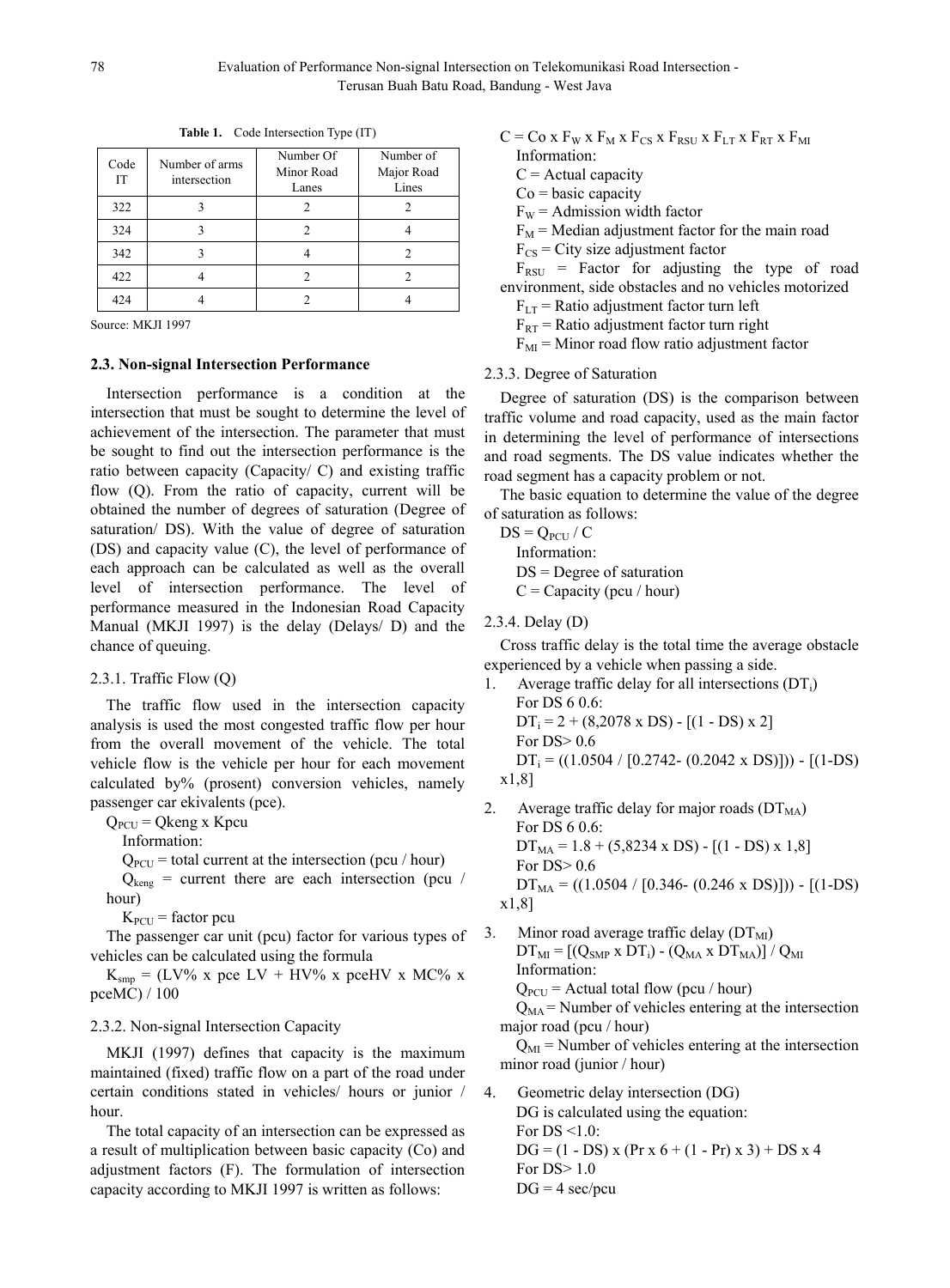## 2.3.5. Queue Opportunities (QP%)

The limit of the QP% queue probability value is determined by the empirical relationship between the probability of QP queue% and the degree of saturation of the DS. Opportunities for queuing with upper and lower limits can be obtained using the following formula below

Upper limit :  $QP_a = (47.71 \times DS) - (24.68 \times DS2) + (56.47 \times DS2)$ Lower limit :  $QP_b = (9.02 \times DS) + (20.66 \times DS2) + (10.49 + DS2)$ 

## 2.4. Level of Road Services

MKJI 1997 explains that the level of road service can be calculated based on the scope of the  $Q / C$  road section, as shown in Table 2.

| Service<br>Level | O/C           | Characteristics                                                                                                                 |
|------------------|---------------|---------------------------------------------------------------------------------------------------------------------------------|
| А                | $0.00 - 0.19$ | Free flow, low volume and high speed, the driver can choose the path he wants                                                   |
| B                | $0.20 - 0.44$ | The current is stable, the speed is slightly limited by traffic, the volume of service used to design lines<br>outside the city |
| C                | $0.45 - 0.74$ | Stable current, speed controlled by traffic, volume of service used for urban roads                                             |
| D                | $0.75 - 0.84$ | Approaching an unstable, low speed current                                                                                      |
| E                | $0.85 - 1.00$ | Unstable current, easy speed and different volume capacity                                                                      |
| F                | >1.00         | Obstructed currents, low speed volumes above capacity and many stops                                                            |

**Table 2.** Relationship capacity with level

Source: Warpani Swardjoko, Rekayasa Lalu Lintas, Brata Karya Aksara, Jakarta 1985

# **3. Research Methodology**

The flow of thought in the research methodology can be described as in Figure 1: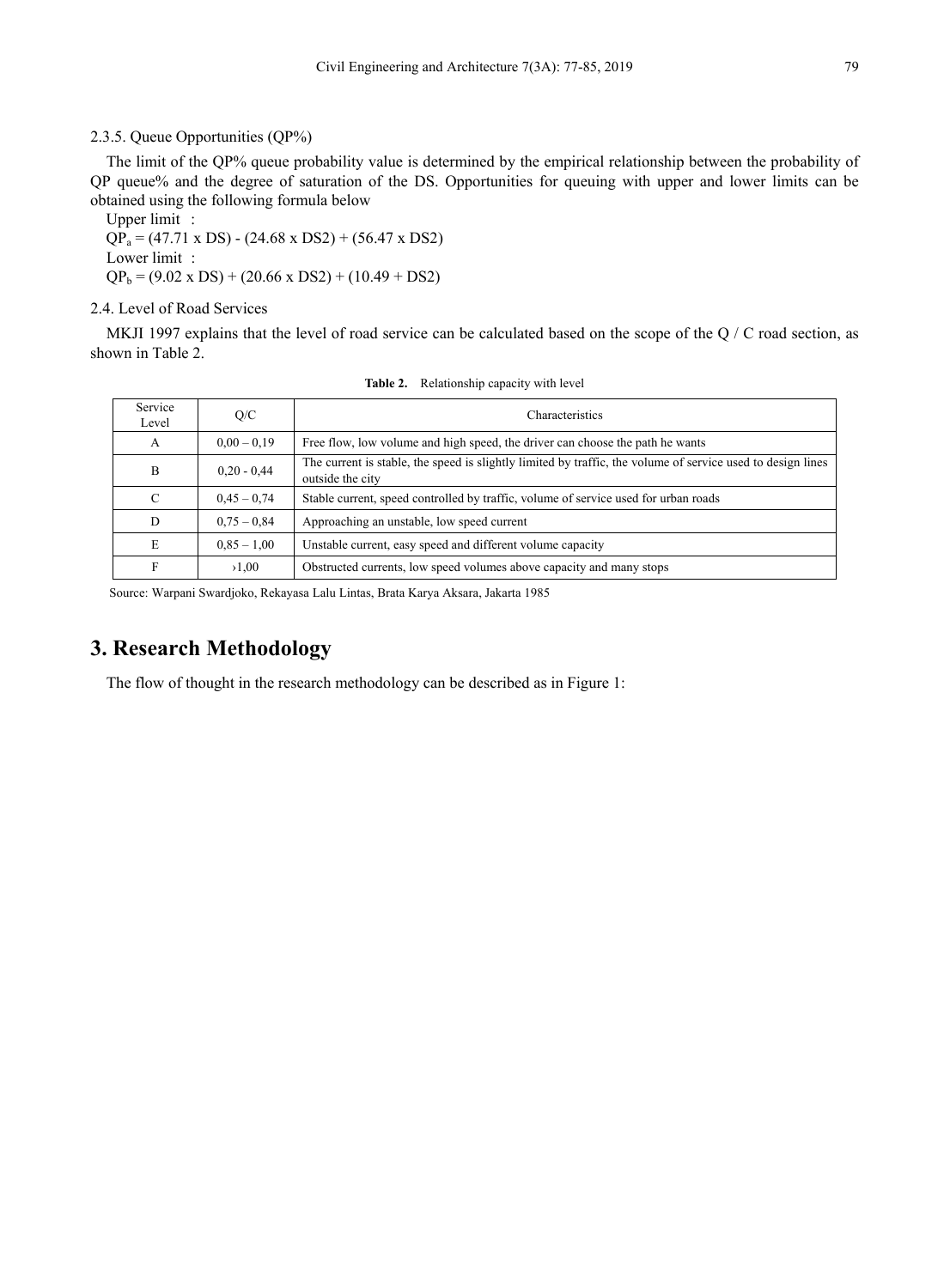

**Figure 1.** Research Flow Chart

# **3.1. Research Sites**

This research was carried out at the Telecommunication Street unsignalized intersection - on Jalan Terusan Buah Batu, Bandung Regency, West Java Province - Indonesia.

# **4. Data Processing and Analysis**

## **4.1. Data Collection**

Data collection at the intersection that will be analyzed is carried out for 3 days with a one-hour time period in the morning, noon and afternoon. Data retrieval was carried out directly in the field on each intersection arm. From each arm observed all data for morning, noon and afternoon were taken for one hour. Data collection at the Telekomunikasi Road intersection - Terusan Buah Batu Road on Monday 14th January 2019 period morning at 06.20 - 07.20 WIB, noon 11:50 - 12:50 WIB, afternoon at 15:20 - 16 20 WIB; Wednesday 16th January 2019 morning period 06:20 - 07.20 WIB, noon 11:50 - 12:50 WIB, afternoon at 15:20 - 16 20 WIB; and Saturday 19th January 2019 morning period 06:20 - 07.20 WIB, noon 11:50 - 12, 50 WIB, afternoon at 15:20 - 16 20 WIB.

## **4.2. Data Processing**

#### 4.2.1. Intersection Data

Telekomunikasi Road Intersection – Terusan Buah Batu Road is a non-signal three-arm intersection located on the crossing of the Terusan Buah Batu and serves as a major/ major road at the intersection. The condition of each road section consists of two directions and two lanes without borders (median). On the main road and minor roads, there are sidewalks on both sides of the road.

Data on Telekomunikasi Road intersection – Terusan Buah Batu Road can be seen in Figure 2.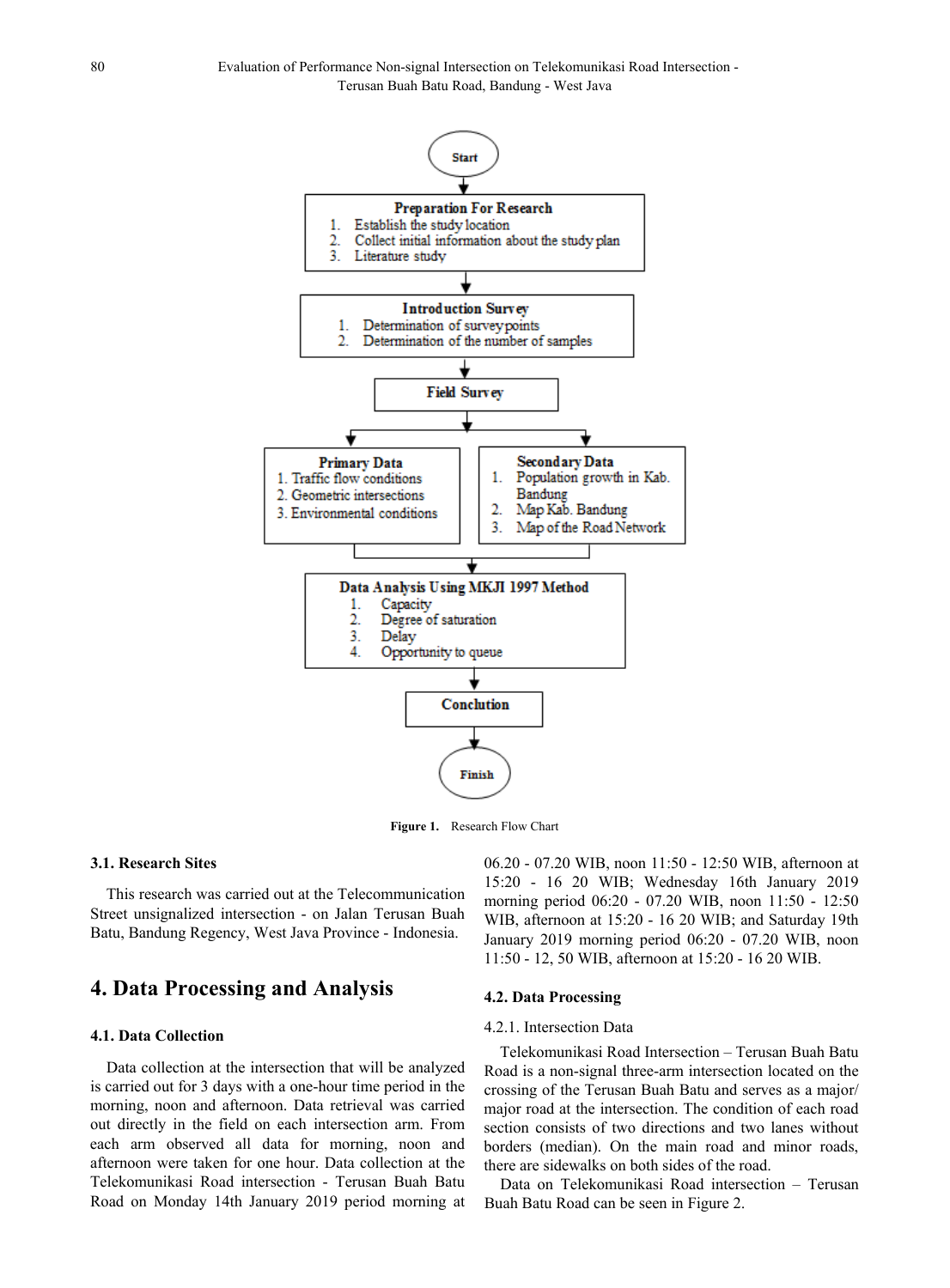

**Figure 2.** Telekomunikasi Road Intersection – Terusan Buah Batu Road

# 4.2.2. Traffic Volume

Vehicle volume observed can be seen in the table 3.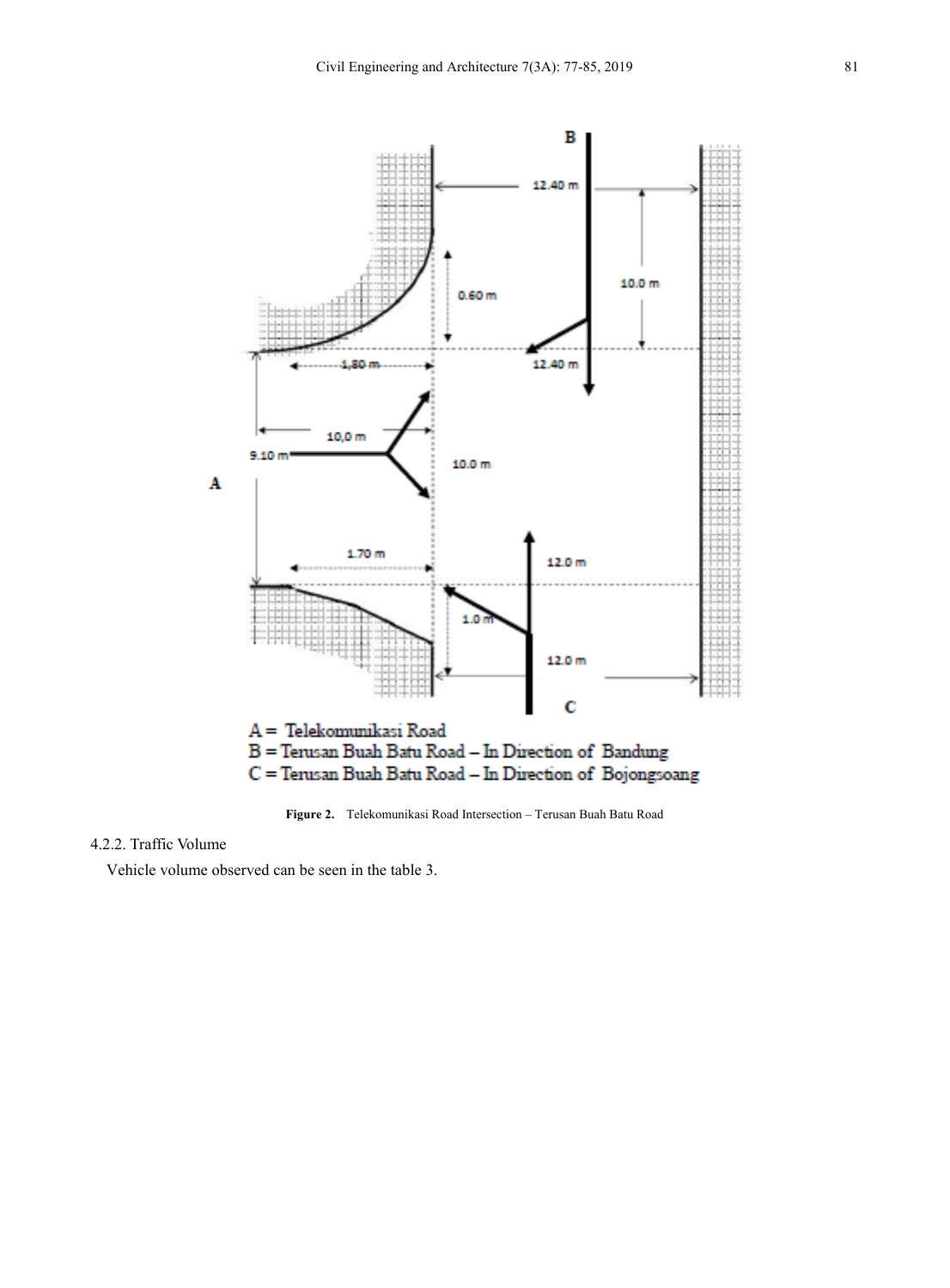# 82 Evaluation of Performance Non-signal Intersection on Telekomunikasi Road Intersection - Terusan Buah Batu Road, Bandung - West Java

| Vehicle Flow   | Transportation          |                       | $\overline{D}$ ay     |                                  |                              |
|----------------|-------------------------|-----------------------|-----------------------|----------------------------------|------------------------------|
| Direction      | type                    | Period                | Monday                | Wednesday                        | Saturday                     |
|                |                         | Moming                | 788                   | 680                              | 506                          |
| B              | MC                      | Noon                  | 703                   | 631                              | 495                          |
|                |                         | Afternoon             | 701                   | 536                              | 447                          |
|                | LV                      | Morning               | 268                   | 208                              | 109                          |
|                |                         | Noon                  | 148<br>197            | 136                              | 101                          |
|                |                         | A fternoon<br>Morning | $\bf{0}$              | 146<br>$\boldsymbol{0}$          | 80<br>$\boldsymbol{0}$       |
|                | HV                      | Noon                  | 1                     | 3                                | 3                            |
| Ċ              |                         | Afternoon             | 1                     | $\boldsymbol{0}$                 |                              |
|                |                         |                       | 2807                  | 2340                             | 1742                         |
|                | Number of Vehicles/Hour |                       | 936                   | 780                              | 581                          |
|                |                         | Morning               | 1452                  | 1262                             | 1481                         |
| $\mathbf B$    | MC                      | Noon                  | 1625                  | 1327                             | 1441                         |
|                |                         | Afternoon             | 2430                  | 2035                             | 2516                         |
|                |                         | Morning               | 268                   | 353                              | 469                          |
| A              | LV                      | Noon                  | 530                   | 521                              | 464                          |
|                |                         | Afternoon             | 608<br>76             | 487<br>68                        | 743<br>86                    |
|                | HV                      | Morning<br>Noon       | 170                   | 171                              | 123                          |
|                |                         | Afternoon             | 154                   | 113                              | 124                          |
|                |                         |                       | 7313                  | 6337                             | 7447                         |
|                | Number of Vehicles/Hour |                       | 2438                  | 2112                             | 2482                         |
|                |                         | Morning               | 2073                  | 1690                             | 1076                         |
| B              | MC                      | Noon                  | 419                   | 441                              | 347                          |
|                |                         | Afternoon             | 452                   | 552                              | 363                          |
|                |                         | Morning               | 58                    | 46                               | 27                           |
|                | LV                      | Noon                  | 46                    | 50                               | 38                           |
|                |                         | Afternoon             | 41                    | 56                               | 20                           |
|                | HV                      | Morning<br>Noon       | $\boldsymbol{0}$<br>1 | $\mathbf{1}$<br>$\boldsymbol{0}$ | $\bf{0}$<br>$\boldsymbol{0}$ |
|                |                         | Afternoon             | $\boldsymbol{0}$      | $\boldsymbol{0}$                 | $\boldsymbol{0}$             |
| $\overline{c}$ |                         |                       | 3090                  | 2836                             | 1871                         |
|                | Number of Vehicles/Hour |                       | 1030                  | 945                              | 624                          |
|                | MC                      | Morning               | 4476                  | 1800                             | 4678                         |
| в              |                         | Noon                  | 1458                  | 1286                             | 1489                         |
|                |                         | Afternoon             | 1935                  | 1138                             | 1428                         |
|                |                         | Morning               | 649                   | 896                              | 578                          |
|                | LV                      | Noon                  | 579                   | 536                              | 360                          |
|                |                         | Afternoon             | 720<br>80             | 623<br>119                       | 379<br>69                    |
|                | HV                      | Morning<br>Noon       | 190                   | 210                              | 112                          |
|                |                         | Afternoon             | 160                   | 180                              | 56                           |
| Ċ              |                         |                       | 10247                 | 6788                             | 9149                         |
|                | Number of Vehicles/Hour |                       | 3416                  | 2263                             | 3050                         |
|                |                         | Morning               | 446                   | 441                              | 338                          |
| B              | MC                      | Noon                  | 728                   | 773                              | 799                          |
|                |                         | Afternoon             | 1045                  | 1022                             | 843                          |
|                |                         | Morning               | 55                    | 60                               | 39                           |
|                | LV                      | Noon<br>Afternoon     | 182<br>267            | 175<br>242                       | 152<br>149                   |
|                |                         | Morning               | 2                     | 1                                | 3                            |
|                | HV                      | Noon                  | $\overline{c}$        | $\boldsymbol{0}$                 | 11                           |
|                |                         | Afternoon             | 6                     | 1                                | 2                            |
| C              |                         |                       | 2733                  | 2715                             | 2336                         |
|                | Number of Vehicles/Hour |                       | 911                   | 905                              | 779                          |
|                | MC                      | Morning               | 424                   | 341                              | 237                          |
| в              |                         | Noon                  | 467                   | 246                              | 242                          |
|                |                         | Afternoon             | 684                   | 1254                             | 494                          |
|                | LV                      | Morning               | 14                    | 16                               | 11                           |
|                |                         | Noon<br>Afternoon     | 46<br>51              | 58<br>76                         | 57<br>41                     |
|                |                         | Morning               | $\mathbf{0}$          | $\bf{0}$                         | $\bf{0}$                     |
|                | HV                      | Noon                  | $\overline{c}$        | 0                                | $\boldsymbol{0}$             |
|                |                         | Afternoon             | $\boldsymbol{0}$      | $\boldsymbol{0}$                 | $\boldsymbol{0}$             |
| C              | Σ                       |                       | 1688                  | 1991                             | 1082                         |
|                | Number of Vehicles/Hour |                       | 563                   | 664                              | 361                          |

#### **Table 3.** Vehicle Volume Observation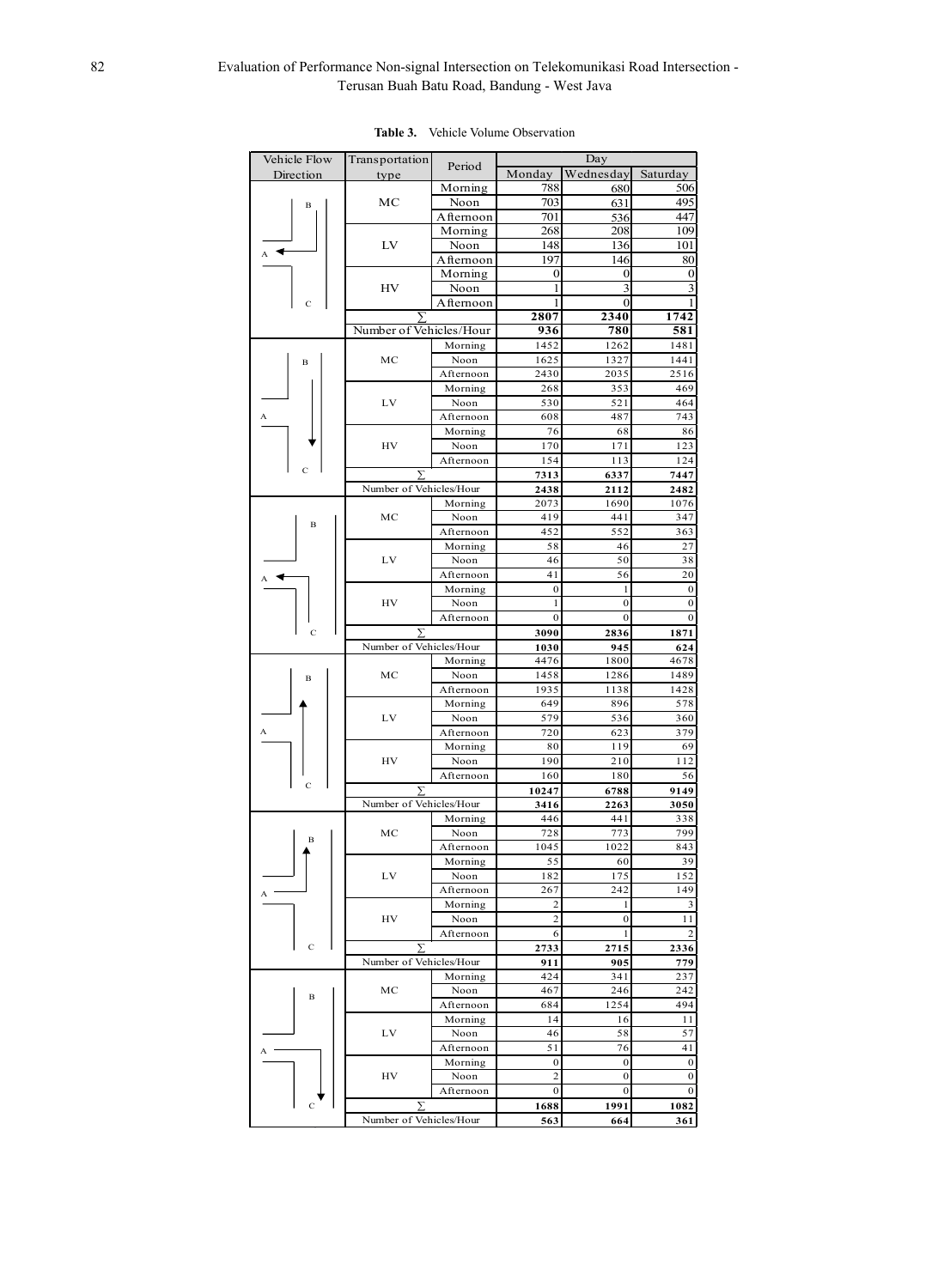# **5. Analysis and Discussion**

#### **5.1. Performance of Non-signal Intersection Analysis**

Non-signalized intersection performance analysis is done by computerization, where the intersection performance analyzed includes capacity (C), degree of saturation (DS), delay (D) and queuing opportunity (DS) based on the Indonesian Road Capacity Manual (MKJI) 1997.

The flow chart (Flow chart) which will be a reference procedure for calculating and analyzing the data as follows:



**Figure 3.** Flow Chart of Operational Analysis Procedures

#### **5.2. Calculation of Survey Data**

### **a. Intersection Capacity C**

1) The average width of the intersection approach  $W_{AC} = (W_A + W_C)/2 = (9.1 + 0)/2 = 4.55$  m  $W_{BD} = (W_B + W_D) / 2 = (12.40 + 12.0) / 2 = 12.20$  m  $W = (W_A + W_B + W_C + W_D) /$  Number of intersection  $arms = (9.1 + 12.40 + 12.0) / 3 = 11.20 m$ 

## 2) Intersection type

Code Type Intersection and figure 2 Geometric Plan of Non-Signal Intersection Three Arms of Telekomunikasi Road –Terusan Buah Batu Road then this intersection

includes type 324

3) Basic capacity

The basic capacity is adjusted to the three arm intersection type (code 324), the basic value of  $Co = 3200$ 

- 4) Approach width adjustment factor  $(F_W)$
- The  $F_W$  value is obtained from the ratio of the average approach width to the intersection type 324 then:
	- $F_W = 0.62 + 0.0646$  x  $W_I = 1.343$
- 5) The median adjustment factor for the  $F_M$  main road Median narrow road ( $\langle 3m \rangle$ ). then the F<sub>M</sub> value = 1.05.
- 6) Factors adjusting the size of the city of  $F_{CS}$

The size of Bandung Regency with a population of 3,534,114 inhabitants (data from the Central Bureau of Statistics of Bandung Regency in 2018), so that it belongs to a large category, then the  $F_{CS}$  value = 1.00

7) Factors adjusting the type of road environment, side barriers and  $F_{RSU}$  non-motorized vehicles

Factors adjusting the type of road environment, side barriers and non-motorized vehicles assuming this intersection is a commercial environmental type (RE) with low side resistance (SF), and the ratio of non-motorized vehicles (p  $_{UM}$ ) is 0.00,  $F_{RSU}$  = taken 0.95

8) Adjustment factor for turning left  $F_{LT}$ 

 $P_{LT} = (Q_{LT} / Q_{TOT})$ 

 $Q<sub>LT</sub>$  value = vehicle volume turn left from the main road and minor road

 $Q_{TOT}$  value = overall vehicle volume from the main road and minor road

 $P_{LT}$  = (1385,3/6356.9) = 0,21789

 $F_{LT} = 0.84 + 1.61 \times P_{LT} = 1.191$ 

9) Adjustment factor turns right FRT

 $P_{RT} = (Q_{RT} / Q_{TOT})$  $P_{RT}$  = (888 / 6356.9) = 0.13969  $F_{RT}$  = 1.09 - 0.922 PRT = 0.961

10)  $F<sub>MI</sub>$  minor road flow ratio adjustment factor  $P_{MI} = (516, 6 / 6356.9) = 0.08127$  $F_{RT}$  = 16.6 x P<sub>MI2</sub> - 33.3 x P<sub>MI3</sub> + 25.3 x P<sub>MI2</sub> - 8.6 x P<sub>MI</sub>  $+1.95 = 1,510$ 

11) Capacity value

 $C = Co \times F_W \times F_M \times F_{CS} \times F_{RSU} \times F_{LT} \times F_{RT} \times F_{MI}$ 

 $C = 3200 \text{ x } 1,343 \text{ x } 1.05 \text{ x } 1.0 \text{ x } 0.95 \text{ x } 1,191 \text{ x } 0.961 \text{ x}$ 

 $1,510 = 7400$  pcu / hour

#### **b. Work Level**

1) Degree of Saturation of DS  $DS = Q_{TOT}/C$  $DS = 6356, 9/7400 = 0,859$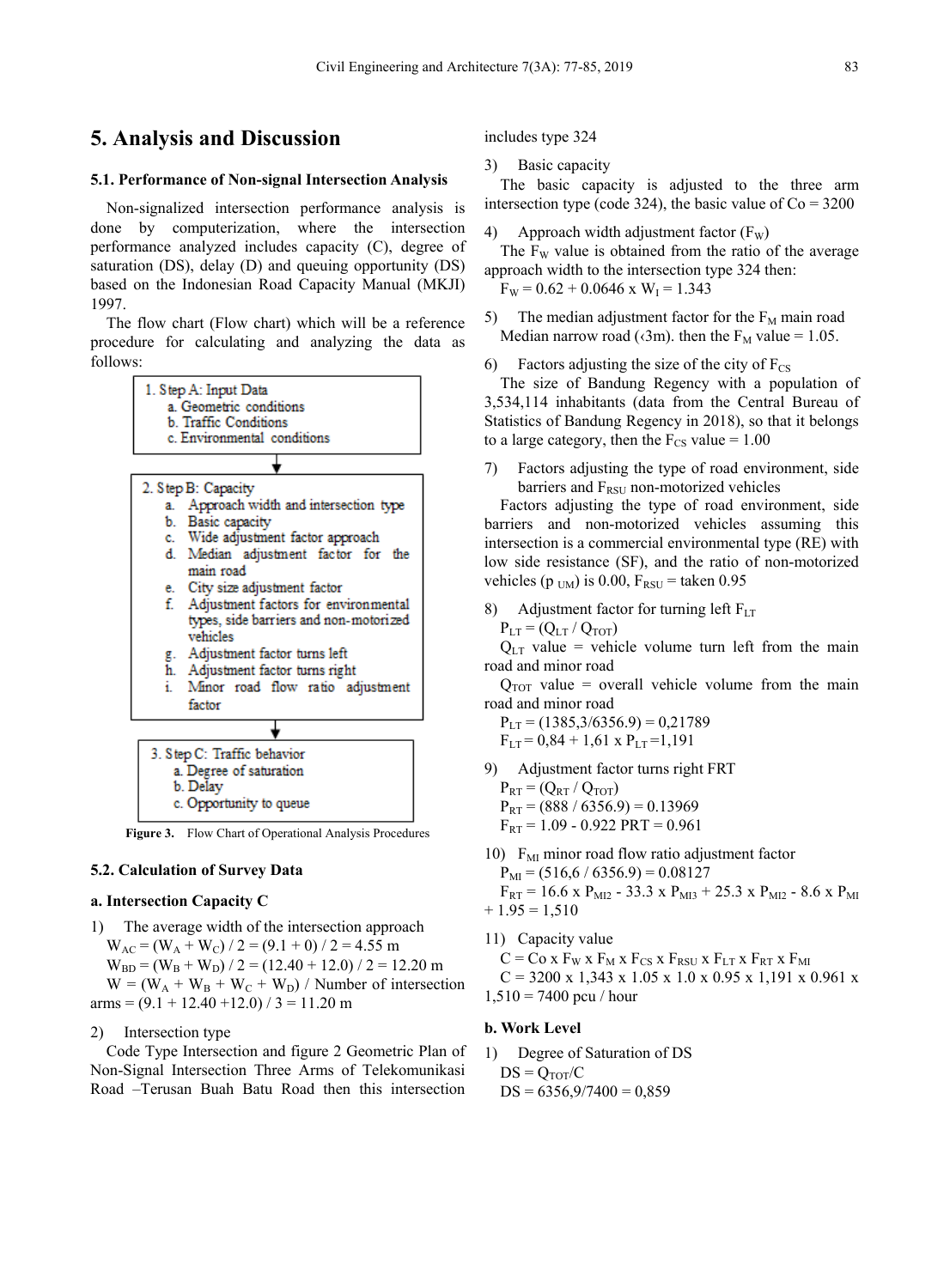84 Evaluation of Performance Non-signal Intersection on Telekomunikasi Road Intersection - Terusan Buah Batu Road, Bandung - West Java

| Day       | Time Interval  | $\mathcal{C}$<br>(pcu/hour) | DS   | DT <sub>1</sub> | $DT_{MA}$ | $DT_{MI}$ | DG<br>$(\sec/cu)$ | D<br>$(\text{sec}/\text{pcu})$ | $OP\%$              |
|-----------|----------------|-----------------------------|------|-----------------|-----------|-----------|-------------------|--------------------------------|---------------------|
| Monday    | $06.20 - 7.20$ | 7400                        | 0,86 | 10,38           | 7.55      | 42,42     | 4,016             | 14,39                          | $34,22\% - 64,44\%$ |
|           | 11.50-12.50    | 6953                        | 0.68 | 7,14            | 5,27      | 15,88     | 4,042             | 11,19                          | $26,52\% - 46,87\%$ |
|           | 15.20-16.20    | 7496                        | 0.79 | 8.93            | 6,55      | 18,41     | 4,020             | 12,95                          | $31,15\% - 57,57\%$ |
| Wednesday | $06.20 - 7.20$ | 7398                        | 0.67 | 7.01            | 5,17      | 24,51     | 4,103             | 11,11                          | $26,12\% - 45,93\%$ |
|           | 11.50-12.50    | 7324                        | 0,60 | 6,24            | 4,60      | 13,29     | 4,079             | 10,32                          | $23,80\% - 40,34\%$ |
|           | 15.20-16.20    | 9326                        | 0.56 | 5,75            | 4,30      | 9,55      | 4,166             | 9,92                           | 22,45% - 36,98%     |
| Saturday  | $06.20 - 7.20$ | 7204                        | 0,78 | 8,75            | 6,42      | 42,12     | 3,942             | 12,69                          | $30,72\% - 56,59\%$ |
|           | 11.50-12.50    | 7869                        | 0.51 | 5,19            | 3,88      | 10,11     | 4,068             | 9,26                           | $20,68\% - 32,50\%$ |
|           | 15.20-16.20    | 7266                        | 0.65 | 6,75            | 4,97      | 14,62     | 3,983             | 10,73                          | $25.36\% - 44.10\%$ |

**Table 4.** Results of Capacity Recapitulation and Intersection Performance Levels

- 2) Delays
	- a) Total delay  $(D_{TOT})$ , which is the average traffic delay for all motorized vehicles entering the intersection

For DS> 0.6

 $DT_i = ((1,0504/[0,2742-(0,2042 \times DS)]) - [(1-DS)x$ 1,8

 $DT_i$  =  $((1,0504/[0,2742-(0,2042 \times 0,859)]))$  –  $[(1-0.859) \times 1.8 = 10,380 \text{ sec/hour}]$ 

b) Average traffic delay for the main road  $(D_{TMA})$ For  $DS > 0.6$ 

 $DT_{MA}$  = ((1,0504/[0,346-(0,246 x *DS*)])) – [(1-*DS*) x 1,8]

 $DT_{MA}$  = (( 1,0504/[0,346-(0,246 x 0,859)])) –  $[(1-0.859) \times 1, 8] = 7,55$  sec/hour

c) Minor road / intersection  $(DT<sub>MI</sub>)$  average traffic delay

 $DT_{MI} = \left[\left(Q_{TOT}\;x\;DT_{i}\right) - \left(Q_{MA}\;x\;D_{TMA}\right)\right]/\;Q_{MI}$  $DT_{MI} = [(6356.9 \times 10,380) - (5,840.3 \times 7,546)]$  $516,6 = 42,42$  sec/hour

- d) Geometric delay intersection (DG) DG is calculated using the equation: For  $DS < 1.0$ :  $DG = (1 - DS) x (Pr x 6 + (1 - Pr) x 3) + DS x 4$ DG =  $(1 - 0.859)$  x  $(0.37205$  x  $6 + (1 - 0.37205)$  x 3)  $+ 0.859$  x 4 = 4.02 sec/ hour
- 3) QP% Queue Opportunity
	- a) Opportunity to queue 1 (Bottom)  $QP_b = (9.02 \times DS) + (20.66 \times DS2) + (10.49 + DS2)$  $QP_b = (9.02 \times 0.859) + (20.66 \times 0.8592) + (10.49 +$  $0.8592 = 34.22\%$
	- b) Opportunity to queue II (Top)  $QP_a = (47.71 \times DS) - (24.68 \times DS2) + (56.47 \times DS2)$  $QP_a = (47.71 \times 0.86) - (24.68 \times 0.862) + (56.47 \times 1)$  $0.862$ ) = 64.44%

By using the same method, the recapitulation and deviation performance levels are obtained as shown in table 4.

# **5.3. Discussion**

The results of the calculation can be seen that at the intersection of Telokomunikasi Road - Terusan Buah Batu Road, it is not feasible to accommodate traffic flow as a consideration in controlling and managing future traffic. The maximum value of the maximum capacity at the intersection is 9326 pcu/ hour, occurring on Wednesday 16th January 2019 at 15.20-16.20, already exceeding the basic capacity ( $Co = 3200$  pcu/ hour). This will continue to increase in line with population growth with the increasing number of vehicles

While based on the calculation of degree of saturation (DS) obtained value of 0.859 occurred on Monday 14th January 2019 at 06.20-207.20, which states that for the service level is in class  $E(0.85 - 1.00)$ , i.e. the traffic flow is unstable; the vehicle is solid; the traffic is stagnant and the intersection volume is higher than its capacity. This situation results in losses that must be borne by the driver, including increased operational costs, delayed travel time and also impact on comfort,

# **6. Conclusions**

Based on the formulation of the problem and the results of the calculation of non-signal intersections on Telekomunikasi Road - Terusan Buah Batu Road in Bandung Regency by using the 1997 Indonesian Road Capacity Manual (MKJI) Guidelines, the following conclusions can be obtained:

- 1. Based on the results of the analysis of the level of intersection performance obtained as follows:
	- a. On Monday which shows the highest DS value (Degree of saturation) is at 06.20 - 7.20, which is equal to 0.86, and the value for the service level is in class  $E(0.85 - 1.00)$ , namely the flow of traffic unstable, solid vehicles, stagnant traffic and intersection volume higher than capacity.
	- b. On Wednesday which shows the highest DS value (degree of saturation) is at 06.20 - 7.20, which is equal to 0.67, and the value for the service level is